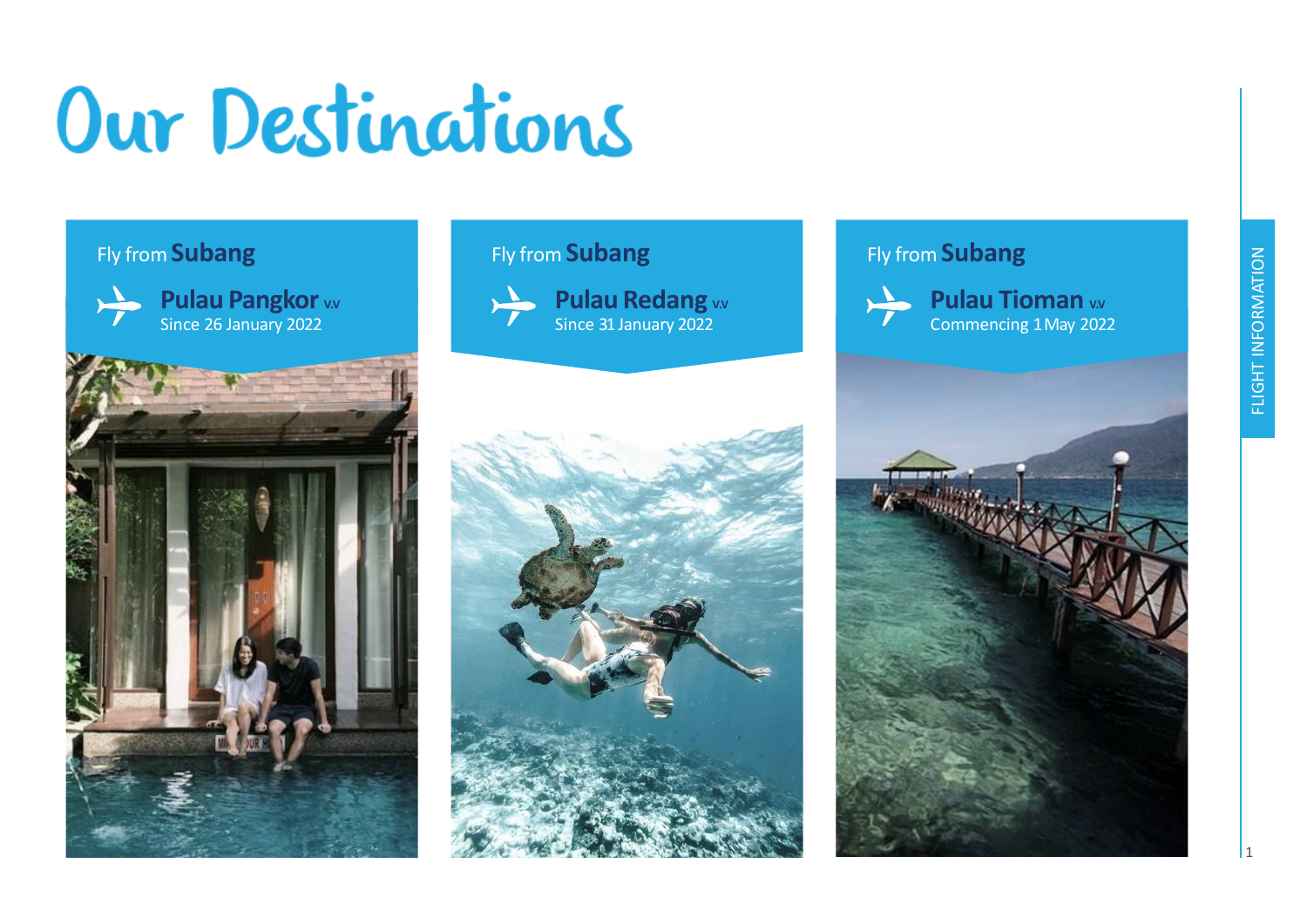# **Where we fly**

## **DHC6-300 TWIN OTTER ROUTE NETWORK**

# Y SKSAIRWAYS